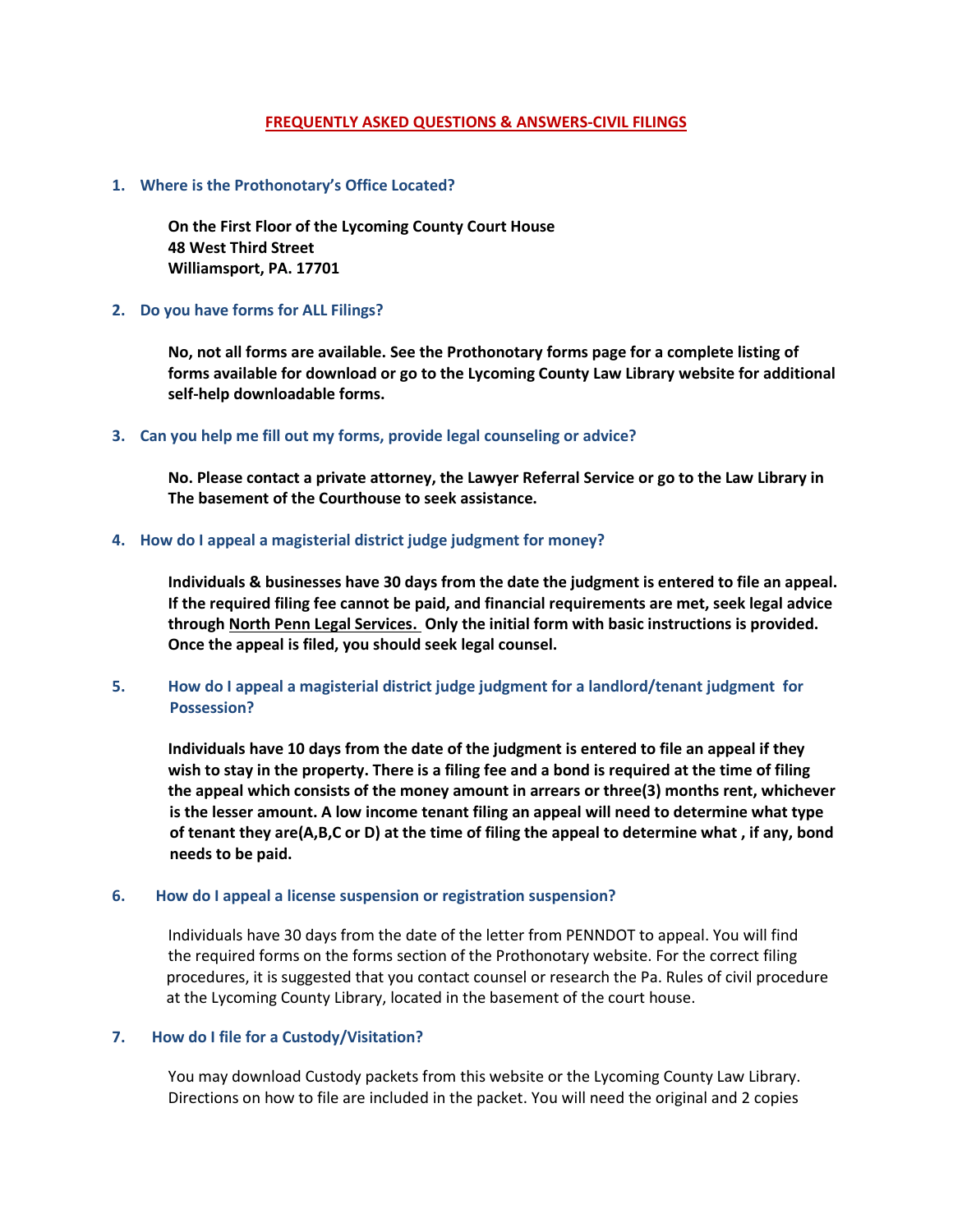When you come into the Prothonotary's office to file. There is a filing fee.

### **8. How do I file for a Divorce/Annulment?**

**In Pennsylvania, annulments are treated the same as a divorce. Divorce packets with directions on how to file are also available from this website and the Lycoming County Library.**

## **9. How do I get a satisfied lien off my credit record?**

**You must obtain a certified copy of the satisfaction piece once filed in this office and take it to the reporting agency and check as to what type identity you will need.**

#### **10. How do I resume my maiden name after a decree in divorce is signed?**

**If the name change is being done as a result of a divorce in Lycoming County, please bring your birth certificate with your maiden name appearing on it, along with cash, check or money order in the amount of \$14.75. This form is available on the forms section of this website.**

### **11. How do I get a Certified copy of my Divorce Decree?**

**Send a written request with the case number, names of both parties involved, a self addressed, stamped envelope along with a check or money order payable to the Prothonotary in the amount of \$9.50 and we will forward your copy. If there is no divorce on our record you will receive your check/request with a memo "NO RECORD FOUND."**

#### **12. How can I find an attorney to represent me on my case?**

**You may consult your local telephone book under "Attorneys" or you may contact the Lycoming County Law Association website thru the link from this website.**

#### **13. Where do I get information about a Children & Youth case?**

**You may only get information from the Children and Youth Office as these documents contain information related to minors and they are not available to the public.**

#### **14. How do I get a copy of a transcript from a hearing?**

**You must fill out the request for copy of a transcript found on the forms section and file in the Prothonotary's office. The form will be forwarded to the court reporters office and the court reporter will require a fee that must be paid at the Prothonotary office before transcribing the transcript.**

# **15. Why am I receiving notice that a Judgment from a criminal case is being filed in the Prothonotary's office?**

**State law requires that if a criminal final bill of costs exceeds \$1000.00, a civil judgment must be filed in the Prothonotary's office. The judgment will be satisfied upon payment of the criminal bill of costs in full.**